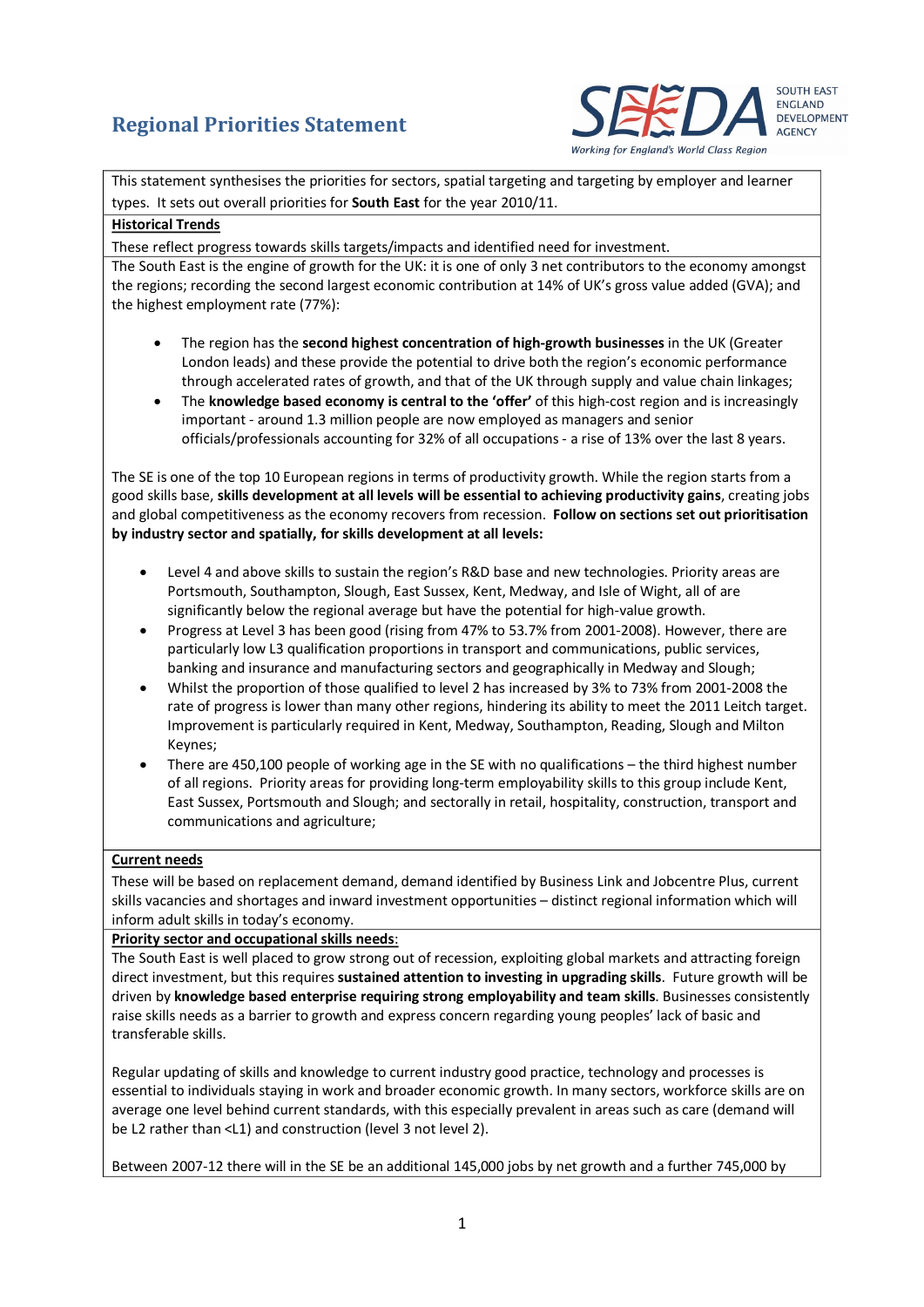replacement demand (requirement to fill vacancies caused by individuals leaving employment). Numerically, the highest requirements will be corporate managers, teaching professionals, business/public service professionals, admin and clerical and skilled construction trades.

**Concentrations of skills needs** particularly at Levels 3 and 4 which require specialised and niche provision **including advanced and higher level apprenticeships** are:

- · **Science, technology, engineering and mathematics (STEM) skills‐** potential upskilling requirement of 85,000 people across management and core technical occupations the majority at level 3+ though 19,000 skilled trades (L3) and 19,000 operators (L2) also forecast. There is an annual requirement of almost 4,000 recruits in engineering alone with evidence of specific skills shortages e.g. aircraft engineering technicians and aluminium welders.
- · **Built environment**‐ construction sector has suffered in recession but still experiences shortages around L3+ in specific areas e.g. environmental construction technologies. Concern that there is a need to maintain training capacity to support anticipated increase in demand when growth returns e.g. plumbing, electricians, and carpentry;
- · **Business services ‐** the Financial Services Skills Council identified key areas in management and leadership, regulatory training and generic skills and work readiness;
- · **Care –** skills shortages persist in some occupations e.g. social workers, qualified clinical staff, clinical support staff, NHS infrastructure staff. Demand driven up by factors including increased elderly care provision (particularly in coastal areas), legislation, and childcare need;
- · **Retail ‐** staff turnover around 40% causing on‐going recruitment issues particularly in areas of high employment. Over 100,000 replacement jobs predicted by 2017.

## **Employability workforce skills needs:**

The economic strength of the region hides some significant pockets of low employment and productivity especially in the coastal areas. There **is still a need to provide skills for the unemployed to enable them to re‐ engage in the labour market**. Claimant count unemployment is currently 155,000 (a rise of 90,000 over two years) of which 43,500 are aged 18‐24. The proportionate increase for those unemployed for 6 months+ is even higher:

- · Reducing NEET hotspots in Southampton, Portsmouth, Reading, Brighton and Hove and East Sussex, which have been exacerbated by recession;
- · Employers continue to report the importance of employability skills particularly for young people with low qualifications;
- · The current recession has also highlighted the need for specific management and leadership skills including multi‐skilling (as staff take on more responsibilities) and focussed bite size training.

Developing **Business start up, self‐employment, enterprise and entrepreneurial skills** is also essential to drive achievement of the RES target to increase business stock to 44 per 1000 inhabitants by 2016.

### **Future needs**

These will be based on known demand and expected from key investments in places (the strategic sites identified in the Regional Funding Advice) and the regional Innovation and Enterprise Strategies and more generic needs (customer service skills, adaptability, enterprise team working communications, etc)

Overall direction of demand is for an increase in numbers of people qualified to L4 by 66,500, L3 by 29,000, L2 by 39,000+ and L1 by 18,000 with declines for those with <=1 qualifications. Skills needs have been identified at sub-regional level across the major growth areas, the SE's Diamonds for Investment and Growth (See Note 1).

Over the next 18 months, the following are **some of the major investments are likely to require skills support**. Further priorities will emerge as the economy recovers and through the forthcoming Local Economic Assessments:

o **Major investments‐** McLaren establishing new production facility near Woking creating 200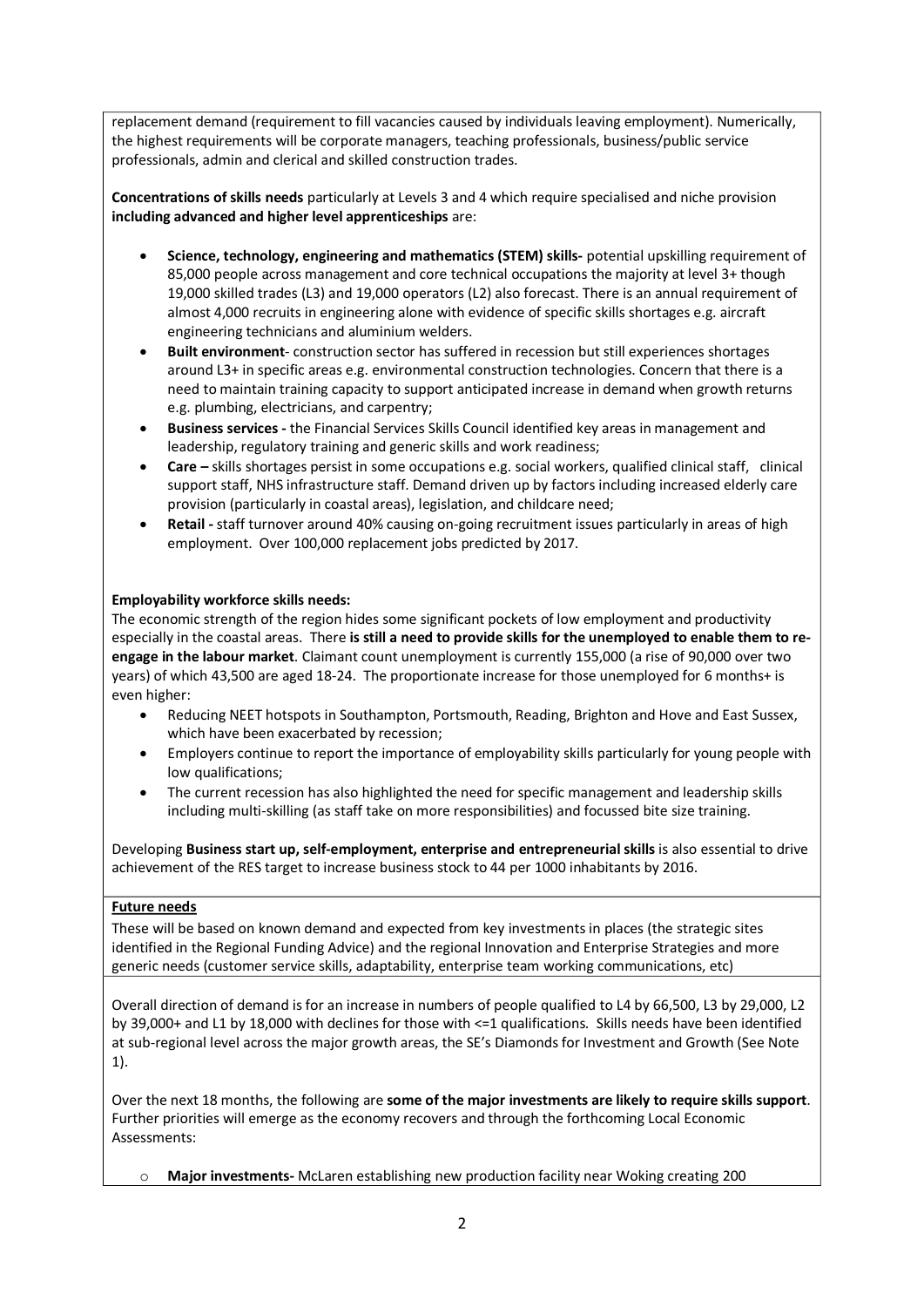construction jobs and subsequent new manufacturing and automotive employment opportunities. Vestas building their R&D capacity on the Isle of Wight and recruiting 250 renewable energy technologists and engineers over next 2 years. New American Express office in Brighton creating up to 1,000 construction jobs. Thames Water hiring 196 people at their new Management Centre in Reading. National retail and hotel chains continuing to open new outlets across region.

- o **Major sites progressing in 2010/11 reliant on construction skills‐** development of 47.5 hectares employment land at Hartland Park in Farnborough. First phase of construction (168 homes) beginning at Woolston Riverside, Southampton in April. 2,000 new homes and 8.5ha hectares employment land at Upper Heyford in Oxfordshire. Business park developments at Slough Trading Estate and Kingsnorth Business Park in Kent. Business Park and 600 eco-home demonstrator at Bicester. Redevelopment of Redhill towncentre.
- o **Transport investment progressing in 2010/11 reliant on construction skills‐** include Cross Rail construction commencing in February 2010 and redevelopment of Reading Train Station imminent. Network Rail also planning a £10m upgrade of Oxford railway station.
- o **Off shore renewables‐** skills related to the offshore wind industry supply chain required. Substantial lead‐in times for training. Construction of Thanet wind farm underway and London Array due to commence in October 2010. Further wind farms scheduled for construction at Newhaven and the Isle of Wight in 2013.
- o **Skills investment in Growth points and eco‐town developments.** Growth points are Reading, Oxford, Didcot, Basingstoke, Maidstone, Reigate, South Hampshire, Dover and Shoreham. Forthcoming eco‐ town developments in Whitehill Bordon and Shoreham Harbour.
- o **2012‐** Support upskilling staff in sectors relating to 2012 including retail, tourism and hospitality.

#### **High growth opportunities**

These will be based on inward investment opportunities and identified regional sectors under New Industry, New Jobs.

In the South East a small number of priority sectors contribute significantly to the growth of the economy: the 6 listed below in 2007 contributed £65.9bn to the region's economy, or 42.1% of the total. Over the next decade the sectors are projected to expand by 3.3% per annum, faster than the South East average GVA growth of 2.8%. The sectors have strong synergy to 'New Industry New Jobs sectors.

- 1. Advanced engineering and marine
- 2. Aerospace and Defence
- 3. Environmental & Energy Technologies
- 4. Pharmaceuticals, Life Science and Health Technologies
- 5. ICT and Digital Media
- 6. Financial and Professional Services

Further economic data is available on the spatial strengths of these sectors. For example, in the priority centres of excellence such as: **space at Harwell¸ telecare in Surrey and Southampton, the Institute for Sustainability in the Thames Gateway,** and **digital and media at Pinewood in Buckinghamshire.** More detailed analysis is in hand to segment and differentiate by sub‐sector and spatially, to allow more specific skills needs identification in these key SE growth sectors by location. Detailed demand-side guidance will be available within the next couple of months.

*Note 1: The region's designated Growth Areas and 'Diamonds for Investment and Growth' report the following future skills needs:* 

- o *Partnership of Urban South Hampshire (PUSH) emphasises the role of future skills in the business and financial services (level 4 skills) and the marine sectors (tradesmen, electrical engineers, supervisors and mechanical fitters)*
- o *The Thames Gateway Kent Partnership identifies skills needs in environmental technologies, construction, finance creative industries, advanced manufacturing, and logistics.*
- o *The Milton Keynes South Midlands Economic Development Implementation Plan focuses skills development on five sectors accounting for 37% of existing employment: business/professional services,*